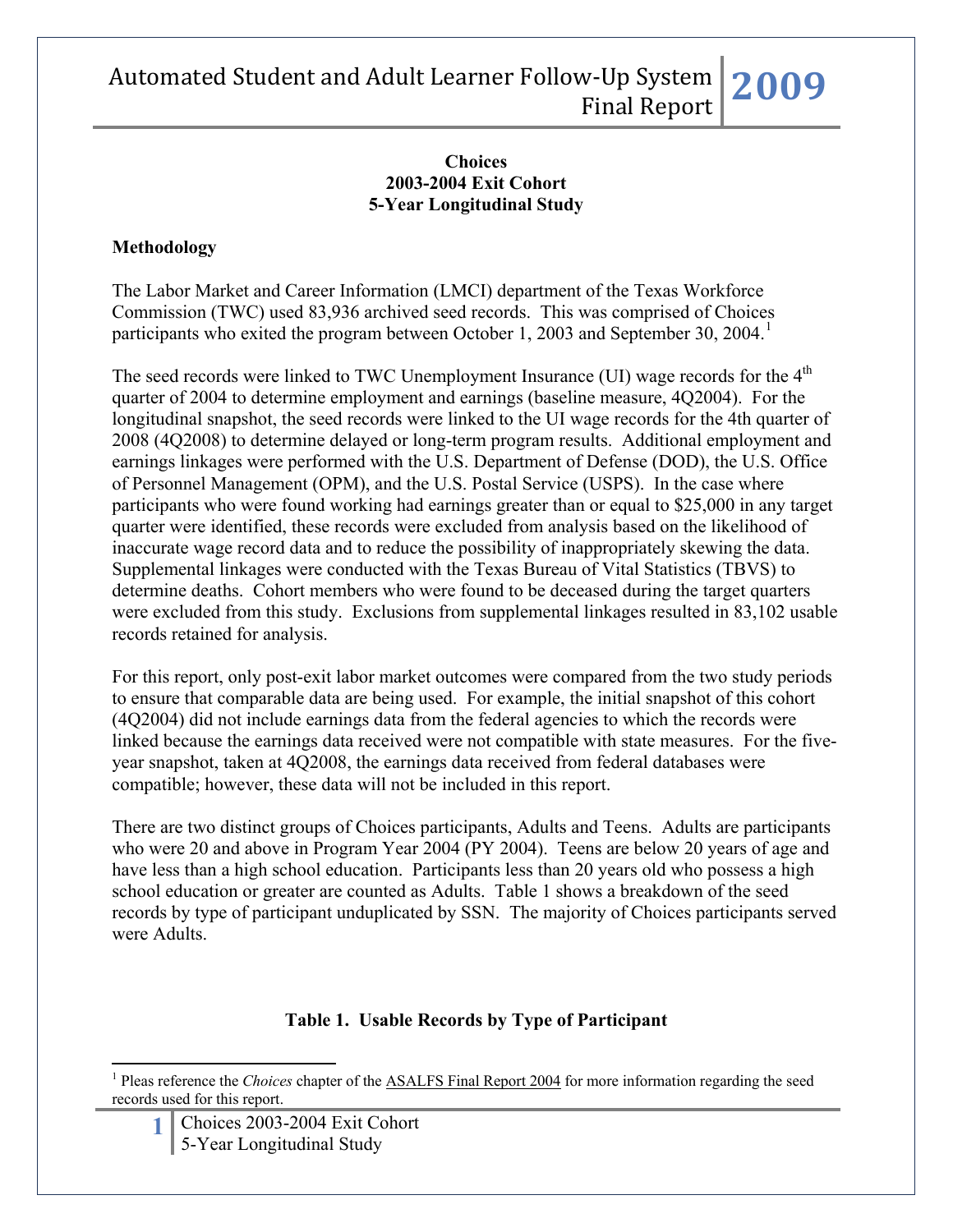| <b>Type of Participant</b> | N      |
|----------------------------|--------|
| Teen                       | 2,681  |
| Adult                      | 80,421 |
| Total                      | 83,102 |

In both study periods, earnings were summed across unique Social Security Numbers (SSN). The industry sector by 4-digit North American Industry Classification System (NAICS) of the employer that paid the most wages during the target quarter was retained for analysis.

#### **Results**

#### **Adults**

Table 2 shows that Adult females had the highest employment in 4Q2004 with 51.4 percent employed. Males had the highest median quarterly earnings with \$3,264. Overall employment for the Adult cohort was 51.2 percent and overall median quarterly earnings were \$2,329 in 4Q2004.

In the 4Q2008, Adult females had the highest employment rate at 52.2 percent. However, male exiters had the highest median earnings in the same time period, with \$5,247. Overall employment for the cohort in 4Q2008 was 51.6 percent, with median quarterly earnings of \$3,615. Overall employment and median quarterly earnings were both up at the five year point.

| All Working in 4Q2004                                                                                |        |              |                          |                                  |  |  |
|------------------------------------------------------------------------------------------------------|--------|--------------|--------------------------|----------------------------------|--|--|
| Gender                                                                                               | N      | N<br>Working | $\frac{0}{0}$<br>Working | <b>Median</b><br><b>Earnings</b> |  |  |
| Unknown                                                                                              | 8      | n/a          | 25.0                     | \$87                             |  |  |
|                                                                                                      |        |              |                          |                                  |  |  |
| Male                                                                                                 | 10,566 | 5,276        | 49.9                     | \$3,264                          |  |  |
| Female                                                                                               | 69,847 | 35,871       | 51.4                     | \$2,231                          |  |  |
| <b>Total</b>                                                                                         | 80,421 | 41,149       | 51.2                     | \$2,329                          |  |  |
| All Working in 4Q2008                                                                                |        |              |                          |                                  |  |  |
|                                                                                                      |        | N            | $\frac{0}{0}$            | <b>Median</b>                    |  |  |
| Gender                                                                                               | N      | Working      | Working                  | <b>Earnings</b>                  |  |  |
| Unknown                                                                                              | 8      | n/a          | 25.0                     | \$9,207                          |  |  |
| Male                                                                                                 | 10,566 | 4,966        | 47.0                     | \$5,247                          |  |  |
| Female                                                                                               | 69,847 | 36,488       | 52.2                     | \$3,464                          |  |  |
| <b>Total</b>                                                                                         | 80,421 | 41,456       | 51.6                     | \$3,615                          |  |  |
| Note: Cells with values smaller than 5 are marked "n/a" to<br>protect the privacy of cohort members. |        |              |                          |                                  |  |  |

| Table 2. Employment and Earnings by Gender |  |  |  |  |  |
|--------------------------------------------|--|--|--|--|--|
|--------------------------------------------|--|--|--|--|--|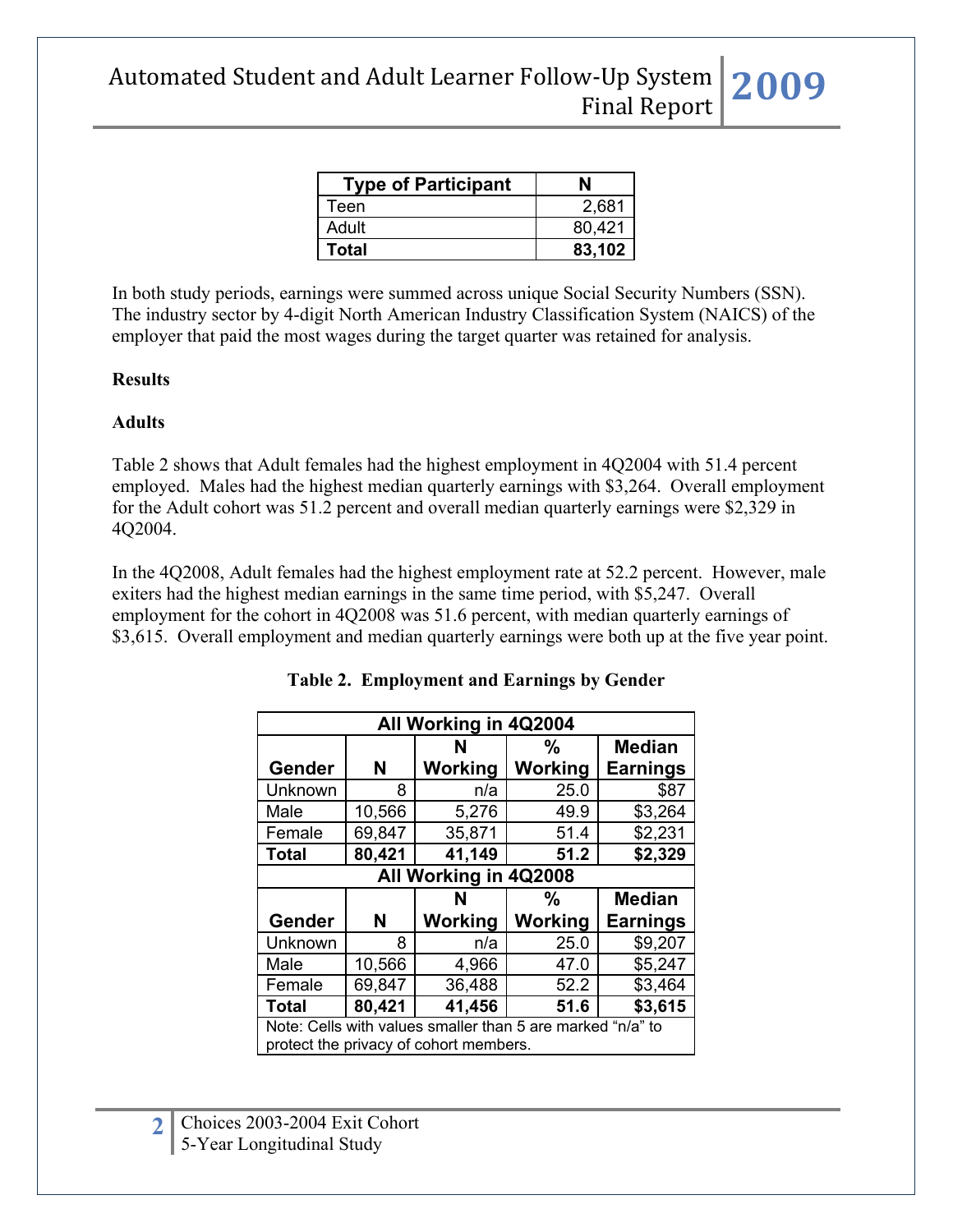In 2004, Blacks had the highest employment at 54.1 percent, followed by Hawaiian Native or Pacific Islanders with 53.1 percent employed (Table 3). Hawaiian Native or Pacific Islanders had the highest median quarterly earnings at \$3,096 followed by Asians with \$2,925.

Blacks had the highest employment in 4Q2008 at 56.2 percent, followed by Hispanics with 51.4 percent employment. American Indians posted the highest median quarterly earnings in 4Q2008 at \$4,483 while Asians showed the second highest median earnings at \$4,411.

|                  |        | All Working in 4Q2004 |                |                 |
|------------------|--------|-----------------------|----------------|-----------------|
|                  |        | N                     | %              | <b>Median</b>   |
| <b>Ethnicity</b> | N      | Working               | Working        | <b>Earnings</b> |
| Other/Unknown    | 28     | 11                    | 39.3           | \$3,096         |
| Hawaiian         |        |                       |                |                 |
| Native or        |        |                       |                |                 |
| Pacific Islander | 98     | 52                    | 53.1           | \$1,301         |
| American         |        |                       |                |                 |
| Indian           | 518    | 252                   | 48.7           | \$2,461         |
| Asian            | 521    | 209                   | 40.1           | \$2,925         |
| White            | 16,983 | 8,048                 | 47.4           | \$2,361         |
| <b>Black</b>     | 25,791 | 13,954                | 54.1           | \$2,292         |
| Hispanic         | 36,482 | 18,623                | 51.1           | \$2,340         |
| <b>Total</b>     | 80,421 | 41,149                | 51.2           | \$2,329         |
|                  |        | All Working in 4Q2008 |                |                 |
|                  |        | N                     | %              | <b>Median</b>   |
| <b>Ethnicity</b> | N      | Working               | <b>Working</b> | <b>Earnings</b> |
| Other/Unknown    | 28     | 11                    | 39.3           | \$3,095         |
| Hawaiian         |        |                       |                |                 |
| Native or        |        |                       |                |                 |
| Pacific Islander | 98     | 44                    | 44.9           | \$2,882         |
| American         |        |                       |                |                 |
| Indian           | 518    | 199                   | 38.4           | \$4,483         |
| Asian            | 521    | 213                   | 40.9           | \$4,411         |
| White            | 16,983 | 7,744                 | 45.6           | \$3,747         |
| <b>Black</b>     | 25,791 | 14,493                | 56.2           | \$3,595         |
| Hispanic         | 36,482 | 18,752                | 51.4           | \$3,563         |
| <b>Total</b>     | 80,421 | 41,456                | 51.6           | \$3,615         |

**Table 3. Employment and Earnings by Ethnicity**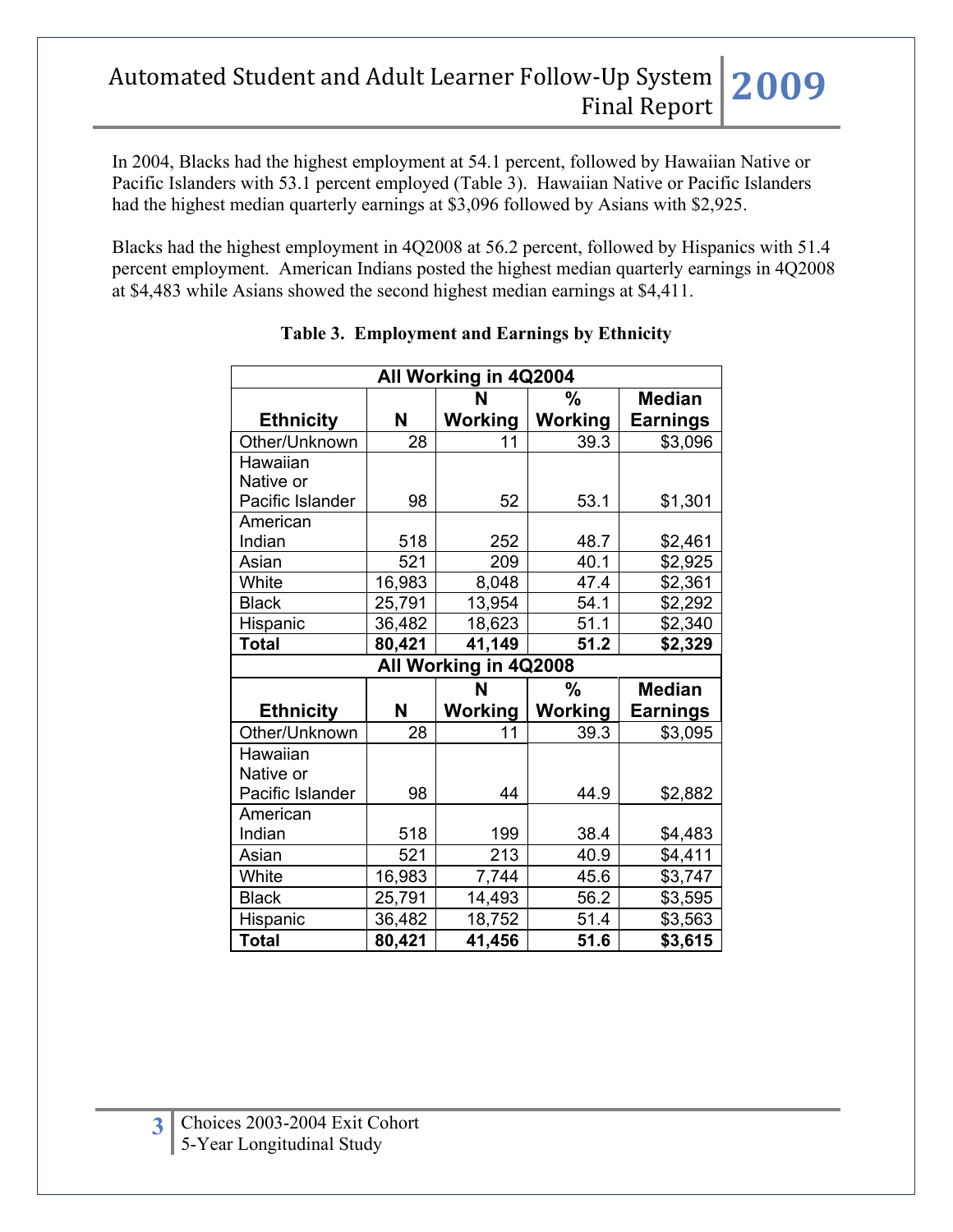Table 4 shows employment and earnings for Choices adults by activity for 4Q2004 and 4Q2008. In 2004, adults in the Employment activity had the highest employment with 51.2 percent employed. Participants in the Employment activity also had the highest median quarterly earnings with \$2,334.

Adults in the Training activity had the highest employment percentage in 4Q2008 at 56.8 percent, as well as the highest median quarterly earnings at \$4,627. All activity groups experienced greater earnings at the five-year mark, which may be anecdotal evidence of the wage premium associated with staying employed over time.

| All Working in 4Q2004 |        |                       |         |                 |  |  |
|-----------------------|--------|-----------------------|---------|-----------------|--|--|
|                       |        | N                     | %       | <b>Median</b>   |  |  |
| <b>Activity</b>       | N      | Working               | Working | <b>Earnings</b> |  |  |
| Education             | 343    | 167                   | 48.7    | \$1,309         |  |  |
| Training              | 451    | 229                   | 50.8    | \$2,129         |  |  |
| Employment            | 79,627 | 40,753                | 51.2    | \$2,334         |  |  |
| <b>Total</b>          | 80,421 | 41,149                | 51.2    | \$2,329         |  |  |
|                       |        | All Working in 4Q2008 |         |                 |  |  |
|                       |        | N                     | $\%$    | <b>Median</b>   |  |  |
| <b>Activity</b>       | N      | Working               | Working | <b>Earnings</b> |  |  |
| Education             | 343    | 177                   | 51.6    | \$2,828         |  |  |
| Training              | 451    | 256                   | 56.8    | \$4,627         |  |  |
| Employment            | 79,627 | 41,023                | 51.5    | \$3,615         |  |  |
| Total                 | 80,421 | 41,456                | 51.6    | \$3,615         |  |  |

### **Table 4. Employment and Earnings by Activity**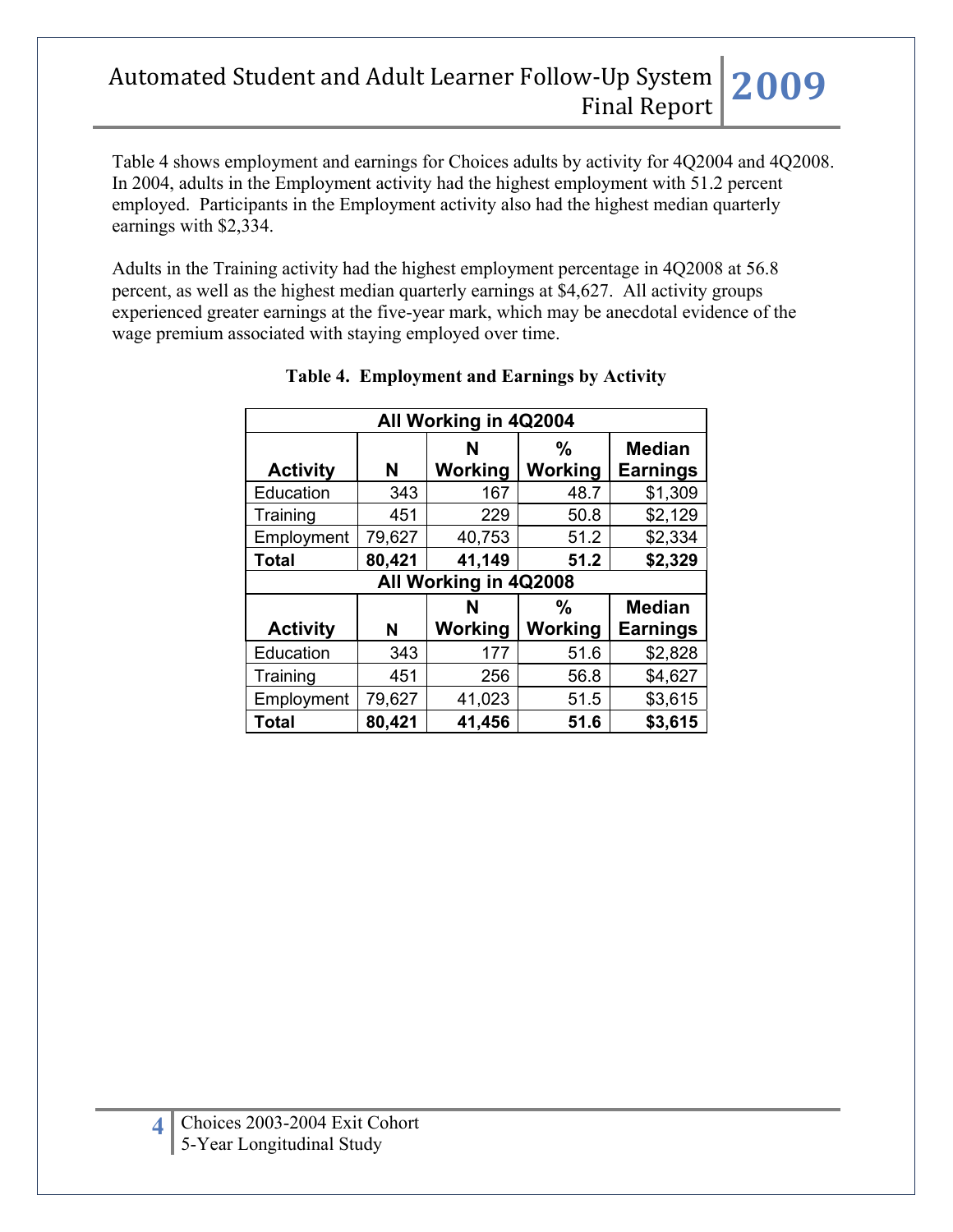Table 5 shows the number of Adult Choices participants involved in Core, Non-Core, and Core (with Limit) activities. The majority of Choices participants were involved in Core (with Limit) activities. Choices Core activities include job-search assistance, unsubsidized and subsidized employment, on-the-job training, and work experience. Non-core activities are limited. They include job-skills training, educational services leading toward a GED certificate, and parental skills training (Texas Administrative Code §811.25). Those participating in Core activities had the highest employment and earnings in the  $4<sup>th</sup>$  quarter of 2004 at 59.8 percent, as well as having the highest median quarterly earnings at \$2,823. In 4Q2008, Core service recipients again had the highest employment with 57.0 percent working with median quarterly earnings of \$4,159. Core activities seem to be correlated to higher employment and earnings in the adult cohort.

| All Working in 4Q2004 |        |                       |               |                 |  |  |
|-----------------------|--------|-----------------------|---------------|-----------------|--|--|
| Type of               |        | N                     | $\frac{0}{0}$ | <b>Median</b>   |  |  |
| <b>Service</b>        | N      | Working               | Working       | <b>Earnings</b> |  |  |
| Non Core              | 235    | 128                   | 54.5          | \$1,448         |  |  |
| Core                  | 11,360 | 6,796                 | 59.8          | \$2,823         |  |  |
| Core (with Limit)     | 68,826 | 34,225                | 49.7          | \$2,247         |  |  |
| <b>Total</b>          | 80,421 | 41,149                | 51.2          | \$2,329         |  |  |
|                       |        | All Working in 4Q2008 |               |                 |  |  |
| Type of               |        | N                     | $\%$          | <b>Median</b>   |  |  |
| <b>Service</b>        | N      | <b>Working</b>        | Working       | <b>Earnings</b> |  |  |
| Non Core              | 235    | 129                   | 54.9          | \$3,275         |  |  |
| Core                  | 11,360 | 6,475                 | 57.0          | \$4,159         |  |  |
| Core (with Limit)     | 68,826 | 34,852                | 50.6          | \$3,524         |  |  |
| <b>Total</b>          | 80,421 | 41,456                | 51.6          | \$3,615         |  |  |

### **Table 5. Employment and Earnings by Service Type**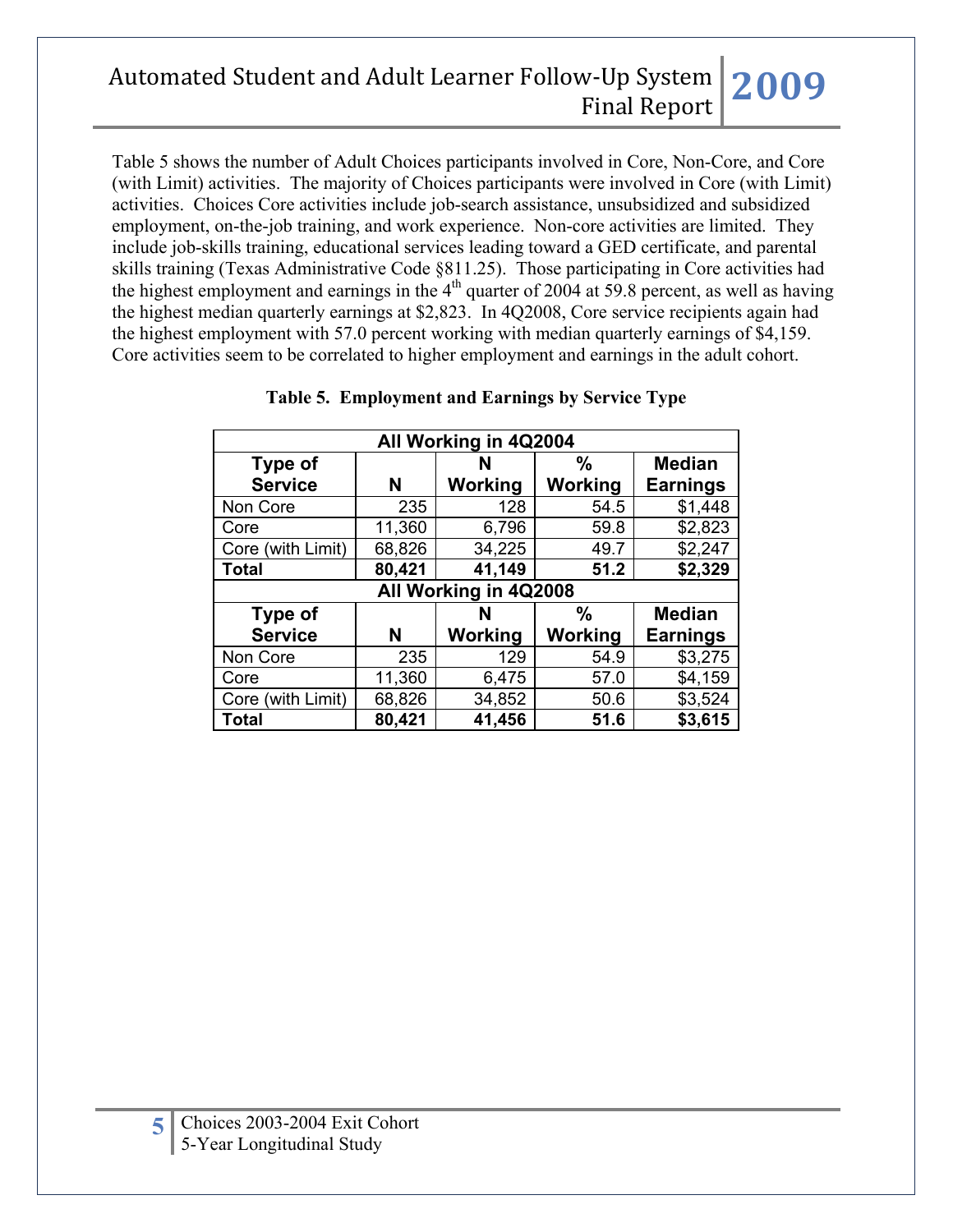Table 6 shows employment and earnings by Local Workforce Development Area (LWDA). Heart of Texas LWDA showed the highest employment in 4Q2004 with 58.5 percent employed. Heart of Texas LWDA again had the highest employment in 4Q2008 with 59.0 percent employed. North Central LWDA has the highest median quarterly earnings in 4Q2004 with \$2,766. Tarrant County LWDA had the highest median quarterly earnings in 4Q2008 at \$4,173.

|                            |        | All Working in 4Q2004 |                 |                                  |        | All Working in 4Q2008 |                 |                                  |
|----------------------------|--------|-----------------------|-----------------|----------------------------------|--------|-----------------------|-----------------|----------------------------------|
| <b>LWDA</b>                | N      | N<br>Working          | $\%$<br>Working | <b>Median</b><br><b>Earnings</b> | N      | N<br>Working          | $\%$<br>Working | <b>Median</b><br><b>Earnings</b> |
| Texoma                     | 408    | 208                   | 51.0            | \$1,984                          | 408    | 166                   | 40.7            | \$3,005                          |
| Concho Valley              | 518    | 288                   | 55.6            | \$1,996                          | 518    | 279                   | 53.9            | \$3,525                          |
| Golden Crescent            | 718    | 354                   | 49.3            | \$2,152                          | 718    | 377                   | 52.5            | \$3,263                          |
| North Texas                | 835    | 451                   | 54.0            | \$2,051                          | 835    | 434                   | 52.0            | \$3,275                          |
| <b>Brazos Valley</b>       | 942    | 488                   | 51.8            | \$2,075                          | 942    | 533                   | 56.6            | \$3,650                          |
| <b>Rural Capital</b>       | 1,077  | 594                   | 55.2            | \$2,635                          | 1,077  | 573                   | 53.2            | \$3,901                          |
| South Texas                | 1,166  | 632                   | 54.2            | \$2,347                          | 1,166  | 616                   | 52.8            | \$3,450                          |
| Middle Rio Grande          | 1,166  | 524                   | 44.9            | \$1,848                          | 1,166  | 550                   | 47.2            | \$2,976                          |
| <b>Central Texas</b>       | 1,268  | 669                   | 52.8            | \$2,234                          | 1,268  | 604                   | 47.6            | \$3,233                          |
| North East Texas           | 1,280  | 627                   | 49.0            | \$1,812                          | 1,280  | 614                   | 48.0            | \$2,949                          |
| <b>Heart of Texas</b>      | 1,401  | 820                   | 58.5            | \$2,050                          | 1,401  | 827                   | 59.0            | \$3,399                          |
| Panhandle                  | 1,425  | 734                   | 51.5            | \$2,218                          | 1,425  | 741                   | 52.0            | \$3,473                          |
| <b>West Central</b>        | 1,585  | 849                   | 53.6            | \$2,071                          | 1,585  | 879                   | 55.5            | \$3,284                          |
| South East Texas           | 1,600  | 799                   | 49.9            | \$2,042                          | 1,600  | 858                   | 53.6            | \$2,833                          |
| Permian Basin              | 1,818  | 1,024                 | 56.3            | \$2,127                          | 1,818  | 1,023                 | 56.3            | \$3,639                          |
| South Plains               | 1,830  | 1,051                 | 57.4            | \$2,079                          | 1,830  | 1,076                 | 58.8            | \$3,158                          |
| Capital Area               | 1,841  | 1,068                 | 58.0            | \$2,682                          | 1,841  | 997                   | 54.2            | \$4,100                          |
| Deep East Texas            | 1,953  | 978                   | 50.1            | \$2,265                          | 1,953  | 985                   | 50.4            | \$3,371                          |
| <b>Cameron County</b>      | 2,115  | 1,096                 | 51.8            | \$2,284                          | 2,115  | 1,084                 | 51.3            | \$3,561                          |
| <b>Coastal Bend</b>        | 2,738  | 1,468                 | 53.6            | \$1,918                          | 2,738  | 1,474                 | 53.8            | \$3,128                          |
| North Central              | 2,781  | 1,449                 | 52.1            | \$2,766                          | 2,781  | 1,402                 | 50.4            | \$4,064                          |
| East Texas                 | 2,955  | 1,645                 | 55.7            | \$2,286                          | 2,955  | 1,608                 | 54.4            | \$3,451                          |
| <b>Tarrant County</b>      | 5,135  | 2,655                 | 51.7            | \$2,717                          | 5,135  | 2,659                 | 51.8            | \$4,173                          |
| <b>Upper Rio Grande</b>    | 5,209  | 2,448                 | 47.0            | \$2,433                          | 5,209  | 2,402                 | 46.1            | \$3,563                          |
| Lower Rio Grande<br>Valley | 6,290  | 3,026                 | 48.1            | \$2,257                          | 6,290  | 3,064                 | 48.7            | \$3,493                          |
| Alamo                      | 7,081  | 3,660                 | 51.7            | \$2,208                          | 7,081  | 3,536                 | 49.9            | \$3,470                          |
| Dallas                     | 9,247  | 4,595                 | 49.7            | \$2,699                          | 9,247  | 4,781                 | 51.7            | \$4,138                          |
| <b>Gulf Coast</b>          | 14,039 | 6,949                 | 49.5            | \$2,464                          | 14,039 | 7,314                 | 52.1            | \$3,901                          |
| <b>Total</b>               | 80,421 | 41,149                | 51.2            | \$2,329                          | 80,421 | 41,456                | 51.6            | \$3,615                          |

### **Table 6. Employment and Earnings by LWDA**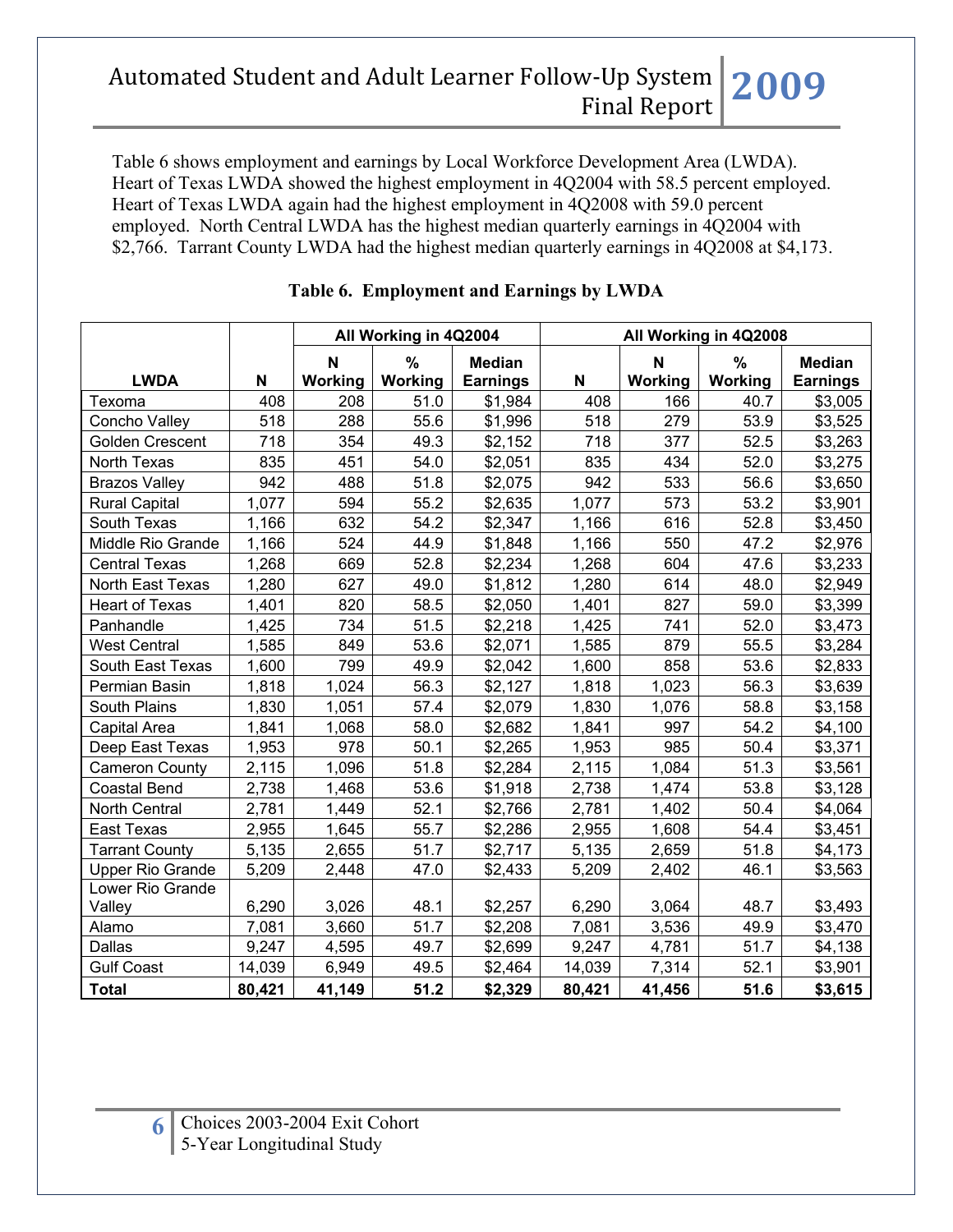Table 7 shows the top ten industries of employment in 4Q2004 by 4-digit NAICS code. We see that Employment Services was the most common industry sector of employment in 4Q2004, followed by Limited-Service Eating Places. Those participants working in the Other General Merchandise Stores sector posted the highest median quarterly earnings in 4Q2004 at \$2,714.

|                                         | N       | <b>Median</b>   | <b>NAICS</b> |
|-----------------------------------------|---------|-----------------|--------------|
| <b>Industry Sector</b>                  | Working | <b>Earnings</b> | Code         |
| <b>Employment Services</b>              | 4,173   | \$1,710         | 5613         |
| <b>Limited-Service Eating Places</b>    | 4,107   | \$1,676         | 7222         |
| <b>Home Health Care Services</b>        | 2,818   | \$1,278         | 6216         |
| <b>Other General Merchandise Stores</b> | 1,833   | \$2,714         | 4529         |
| <b>Full-Service Restaurants</b>         | 1,713   | \$1,656         | 7221         |
| <b>Nursing Care Facilities</b>          | 1,700   | \$2,682         | 6231         |
| <b>Elementary and Secondary Schools</b> | 1,420   | \$2,655         | 6111         |
| <b>Business Support Services</b>        | 1,203   | \$2,357         | 5614         |
| <b>Gasoline Stations</b>                | 1,125   | \$2,466         | 4471         |
| <b>Grocery Stores</b>                   | 1,025   | \$2,224         | 4451         |

**Table 7. Top 10 Industries of Employment for Adults Working in 4Q2004**

Table 8 shows the top ten industries of employment for Adults working in 4Q2008. Replacing Employment Services at the top of the list was Limited-Service Eating Places, the second most common industry sector for those employed in 4Q2004. General Medical and Surgical Hospitals had the highest median quarterly earnings in 4Q2008 at \$6,110.

### **Table 8. Top 10 Industries of Employment for Adults Working in 4Q2008**

|                                         | N       | <b>Median</b>   | <b>NAICS</b> |
|-----------------------------------------|---------|-----------------|--------------|
| <b>Industry Sector</b>                  | Working | <b>Earnings</b> | Code         |
| <b>Limited-Service Eating Places</b>    | 3,498   | \$2,219         | 7222         |
| <b>Home Health Care Services</b>        | 3,238   | \$1,944         | 6216         |
| <b>Employment Services</b>              | 3,216   | \$2,621         | 5613         |
| <b>Elementary and Secondary Schools</b> | 1,857   | \$3,919         | 6111         |
| <b>Nursing Care Facilities</b>          | 1,817   | \$3,589         | 6231         |
| <b>Other General Merchandise Stores</b> | 1,560   | \$3,500         | 4529         |
| <b>Full-Service Restaurants</b>         | 1,454   | \$2,399         | 7221         |
| <b>Gasoline Stations</b>                | 1,010   | \$3,249         | 4471         |
| <b>General Medical and Surgical</b>     |         |                 |              |
| Hospitals                               | 971     | \$6,110         | 6221         |
| <b>Grocery Stores</b>                   | 939     | \$3,082         | 4451         |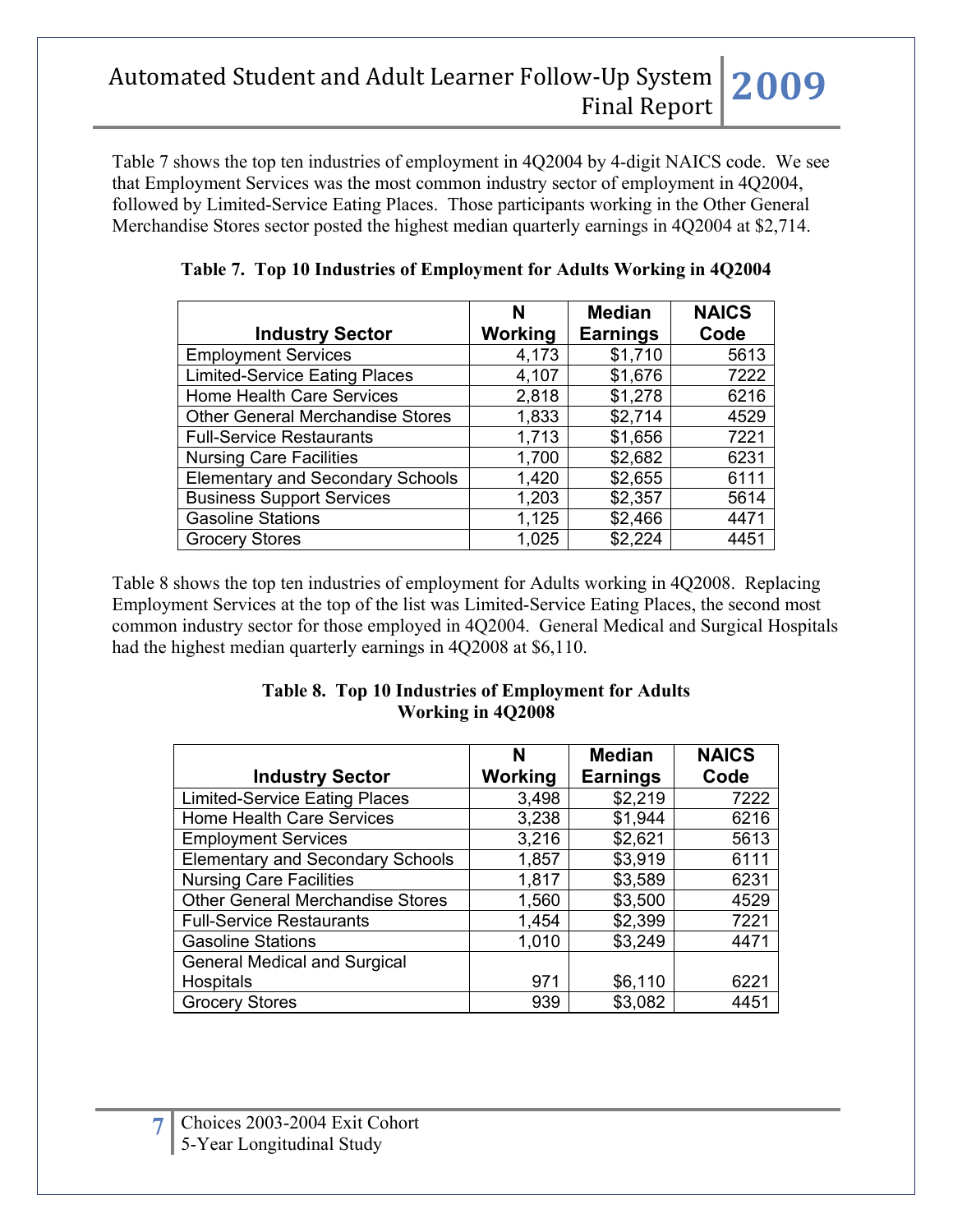#### **Teens**

In the Choices program, adults and teens are counted separately. Table 9 shows employment and earnings by gender for Teen Choices participants during the study period. Females make up a large percentage of the teen cohort. Males had the higher employment percentage in 4Q2008 at 48.6 percent, and both groups showed a positive change in employment percentage between  $4Q2004$  and  $4Q2008$ . Males had higher median earnings in the  $4<sup>th</sup>$  quarter of 2008 at \$3,380 both genders showed earnings gains over the study period. Overall, teens had 41.4 percent employment in 4Q2004 with median quarterly earnings of \$1,369 and 51.3 percent employment in 4Q2008 with median earnings of \$2,499.

| All Working in 4Q2004                                                                                |                       |              |              |                                  |  |  |
|------------------------------------------------------------------------------------------------------|-----------------------|--------------|--------------|----------------------------------|--|--|
| Gender                                                                                               | N                     | N<br>Working | %<br>Working | <b>Median</b><br><b>Earnings</b> |  |  |
| Unknown                                                                                              | n/a                   | n/a          | n/a          | n/a                              |  |  |
| Male                                                                                                 | 177                   | 86           | 48.6         | \$2,336                          |  |  |
| Female                                                                                               | 2,503                 | 1,023        | 40.9         | \$1,329                          |  |  |
| Total                                                                                                | 2,681                 | 1,109        | 41.4         | \$1,369                          |  |  |
|                                                                                                      | All Working in 4Q2008 |              |              |                                  |  |  |
|                                                                                                      |                       | N            | %            | <b>Median</b>                    |  |  |
| Gender                                                                                               | N                     | Working      | Working      | <b>Earnings</b>                  |  |  |
| Unknown                                                                                              | n/a                   | n/a          | n/a          | n/a                              |  |  |
| Male                                                                                                 | 177                   | 96           | 54.2         | \$3,380                          |  |  |
| Female                                                                                               | 2,503                 | 1,279        | 51.1         | \$2,457                          |  |  |
| \$2,499<br>2,681<br>1,376<br>51.3<br>Total                                                           |                       |              |              |                                  |  |  |
| Note: Cells with values smaller than 5 are marked "n/a" to<br>protect the privacy of cohort members. |                       |              |              |                                  |  |  |

#### **Table 9. Employment and Earnings for Teens by Gender**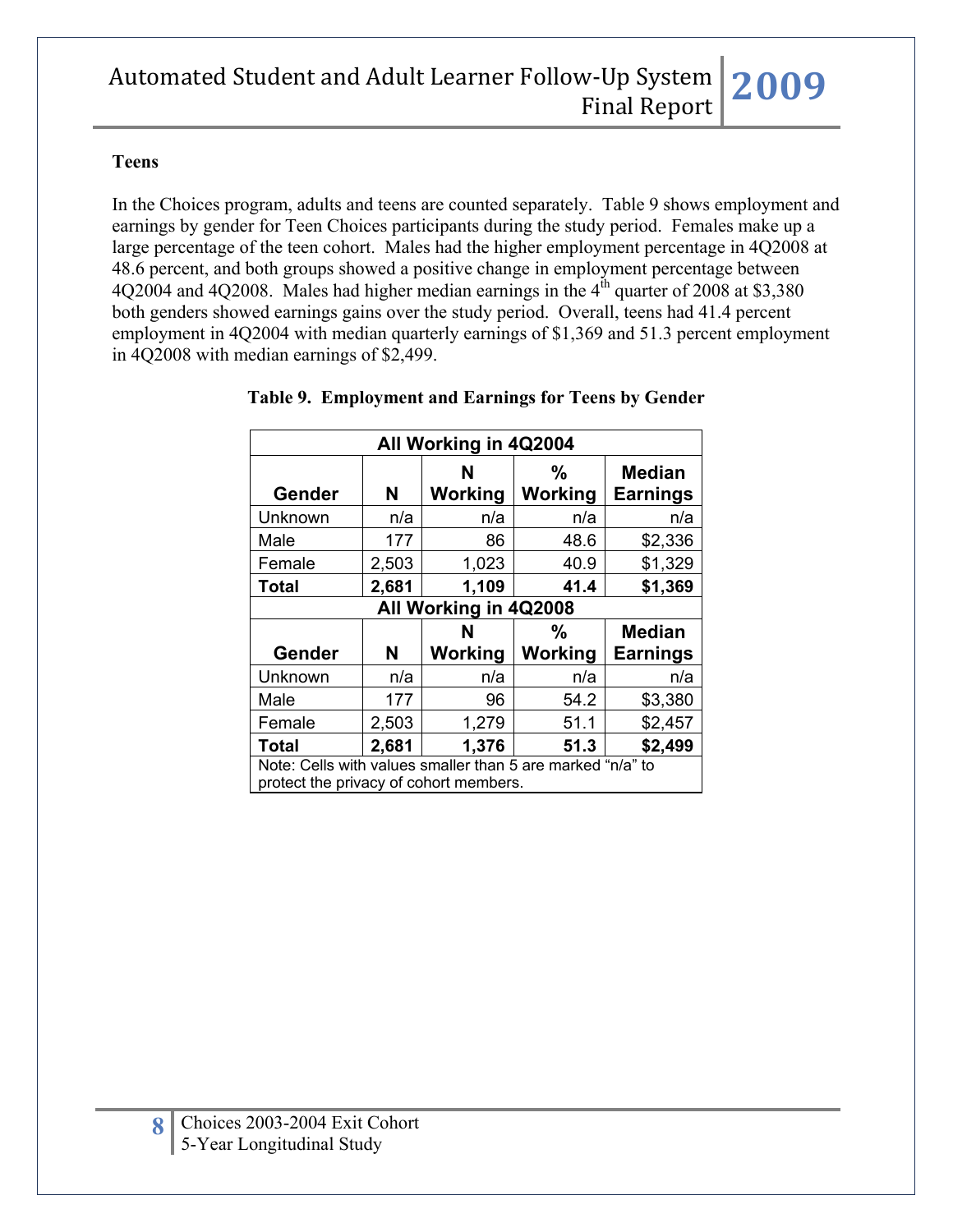Table 10 shows employment and earnings by ethnicity. In 4Q2004, Blacks had the highest employment at 43.7 percent, excluding unknowns. Whites had the next highest employment at 41.3 percent. Asians had the highest median quarterly earnings at \$1,795 in 4Q2004.

Excluding unknowns, American Indians had the highest employment in 4Q2008 at 66.7 percent, and Asians had the highest median quarterly earnings in 4Q2008 at \$3,114. Care must be taken in generalizing from these results because the numbers in some cells are too small to yield statistically significant inferences about the groups from which they come.

| All Working in 4Q2004 |                                                                                                      |                       |         |                 |  |  |
|-----------------------|------------------------------------------------------------------------------------------------------|-----------------------|---------|-----------------|--|--|
|                       |                                                                                                      | N                     | %       | <b>Median</b>   |  |  |
| <b>Ethnicity</b>      | N                                                                                                    | Working               | Working | <b>Earnings</b> |  |  |
| Other/Unknown         | n/a                                                                                                  | n/a                   | n/a     | n/a             |  |  |
| Hawaiian              |                                                                                                      |                       |         |                 |  |  |
| Native or             |                                                                                                      |                       |         |                 |  |  |
| Pacific Islander      | n/a                                                                                                  | n/a                   | n/a     | n/a             |  |  |
| Asian                 | 8                                                                                                    | n/a                   | 37.5    | \$1,795         |  |  |
| American              |                                                                                                      |                       |         |                 |  |  |
| Indian                | 12                                                                                                   | n/a                   | 25.0    | \$1,363         |  |  |
| White                 | 358                                                                                                  | 148                   | 41.3    | \$1,172         |  |  |
| <b>Black</b>          | 792                                                                                                  | 346                   | 43.7    | \$1,075         |  |  |
| Hispanic              | 1,508                                                                                                | 608                   | 40.3    | \$1,569         |  |  |
| <b>Total</b>          | 2,681                                                                                                | 1,109                 | 41.4    | \$1,369         |  |  |
|                       |                                                                                                      | All Working in 4Q2008 |         |                 |  |  |
|                       |                                                                                                      | N                     | %       | <b>Median</b>   |  |  |
| <b>Ethnicity</b>      | N                                                                                                    | Working               | Working | <b>Earnings</b> |  |  |
| Other/Unknown         | n/a                                                                                                  | n/a                   | 100.0   | \$1,824         |  |  |
| Hawaiian              |                                                                                                      |                       |         |                 |  |  |
| Native or             |                                                                                                      |                       |         |                 |  |  |
| Pacific Islander      | n/a                                                                                                  | n/a                   | 100.0   | \$2,200         |  |  |
| Asian                 | 8                                                                                                    | n/a                   | 25.0    | \$3,114         |  |  |
| American              |                                                                                                      |                       |         |                 |  |  |
| Indian                | 12                                                                                                   | 8                     | 66.7    | \$2,464         |  |  |
| White                 | 358                                                                                                  | 159                   | 44.4    | \$2,301         |  |  |
| <b>Black</b>          | 792                                                                                                  | 439                   | 55.4    | \$2,201         |  |  |
| Hispanic              | 1,508                                                                                                | 765                   | 50.7    | \$2,655         |  |  |
| <b>Total</b>          | 2,681                                                                                                | 1,376                 | 51.3    | \$2,499         |  |  |
|                       | Note: Cells with values smaller than 5 are marked "n/a" to protect<br>the privacy of cohort members. |                       |         |                 |  |  |

## **Table 10. Employment and Earnings for Teens by Ethnicity**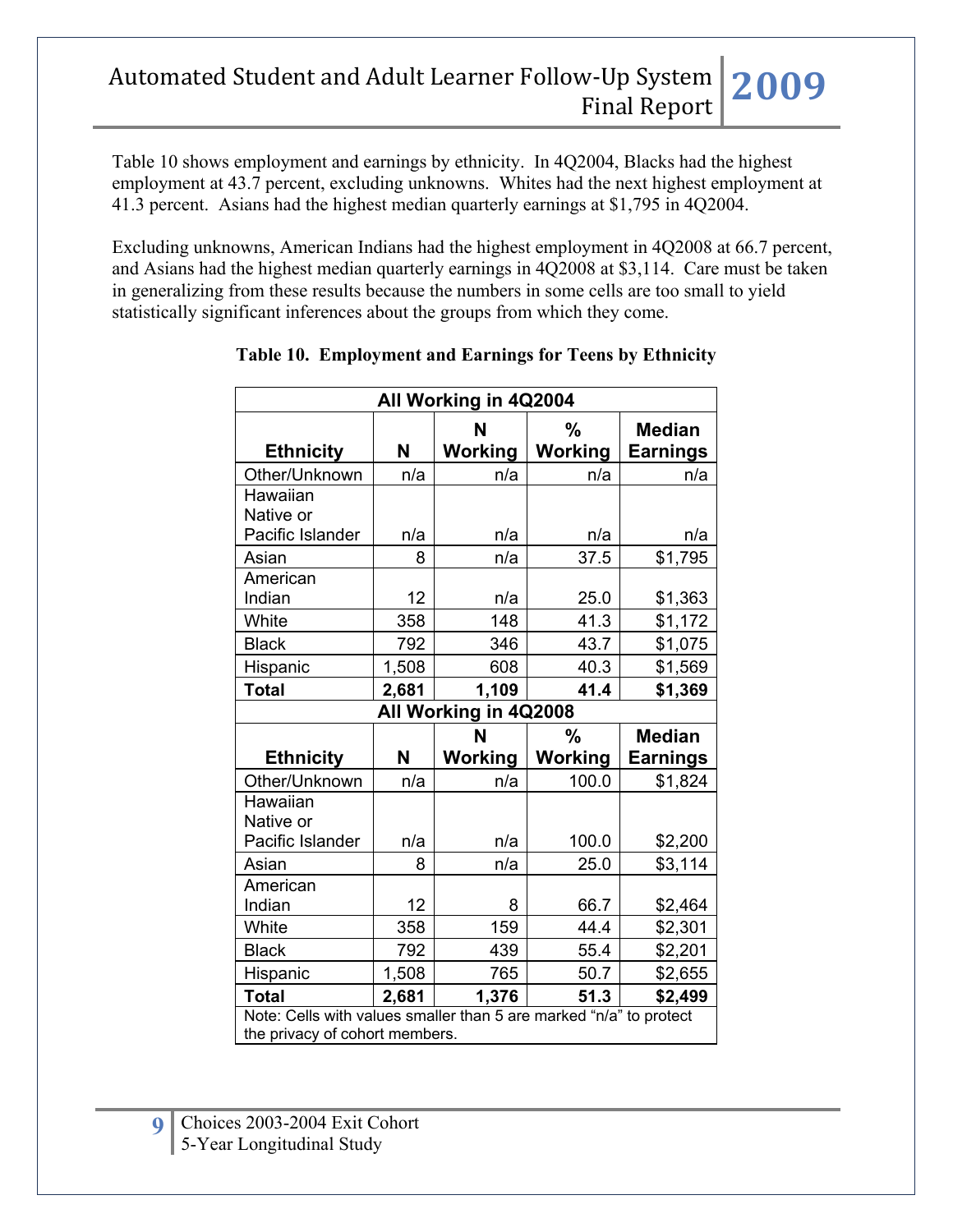Table 11 shows employment and earnings for teens by activity for 4Q2004 and 4Q2008. In 2004, teens in the Employment activity had the highest employment at 43.2 percent, and Teens in the Training activity had the highest median quarterly earnings at \$2,169. Teens in the Training activity had the highest 4Q2008 employment percentage at 53.9 percent, as well as the highest median quarterly earnings in 4Q2008 at \$4,791 (Table 11). Participants in all activities experienced increased earnings over the study period.

| All Working in 4Q2004                                                                                |                                   |              |              |                                  |  |  |
|------------------------------------------------------------------------------------------------------|-----------------------------------|--------------|--------------|----------------------------------|--|--|
| <b>Activity</b>                                                                                      | N                                 | N<br>Working | ℅<br>Working | <b>Median</b><br><b>Earnings</b> |  |  |
| Training                                                                                             | 13                                | n/a          | 30.8         | \$2,169                          |  |  |
| Education                                                                                            | 1,144                             | 446          | 39.0         | \$1,194                          |  |  |
| Employment                                                                                           | 1,524                             | 659          | 43.2         | \$1,554                          |  |  |
| <b>Total</b>                                                                                         | 2,681                             | 1,109        | 41.4         | \$1,369                          |  |  |
| All Working in 4Q2008                                                                                |                                   |              |              |                                  |  |  |
|                                                                                                      |                                   | N            | $\%$         | <b>Median</b>                    |  |  |
| <b>Activity</b>                                                                                      | N                                 | Working      | Working      | <b>Earnings</b>                  |  |  |
| Training                                                                                             | 13                                |              | 53.9         | \$4,791                          |  |  |
| Education                                                                                            | 1,144                             | 582          | 50.9         | \$2,271                          |  |  |
| Employment                                                                                           | 1,524                             | 787          | 51.6         | \$2,635                          |  |  |
| <b>Total</b>                                                                                         | 2,681<br>1,376<br>51.3<br>\$2,499 |              |              |                                  |  |  |
| Note: Cells with values smaller than 5 are marked "n/a" to protect<br>the privacy of cohort members. |                                   |              |              |                                  |  |  |

### **Table 11. Employment and Earnings for Teens by Activity**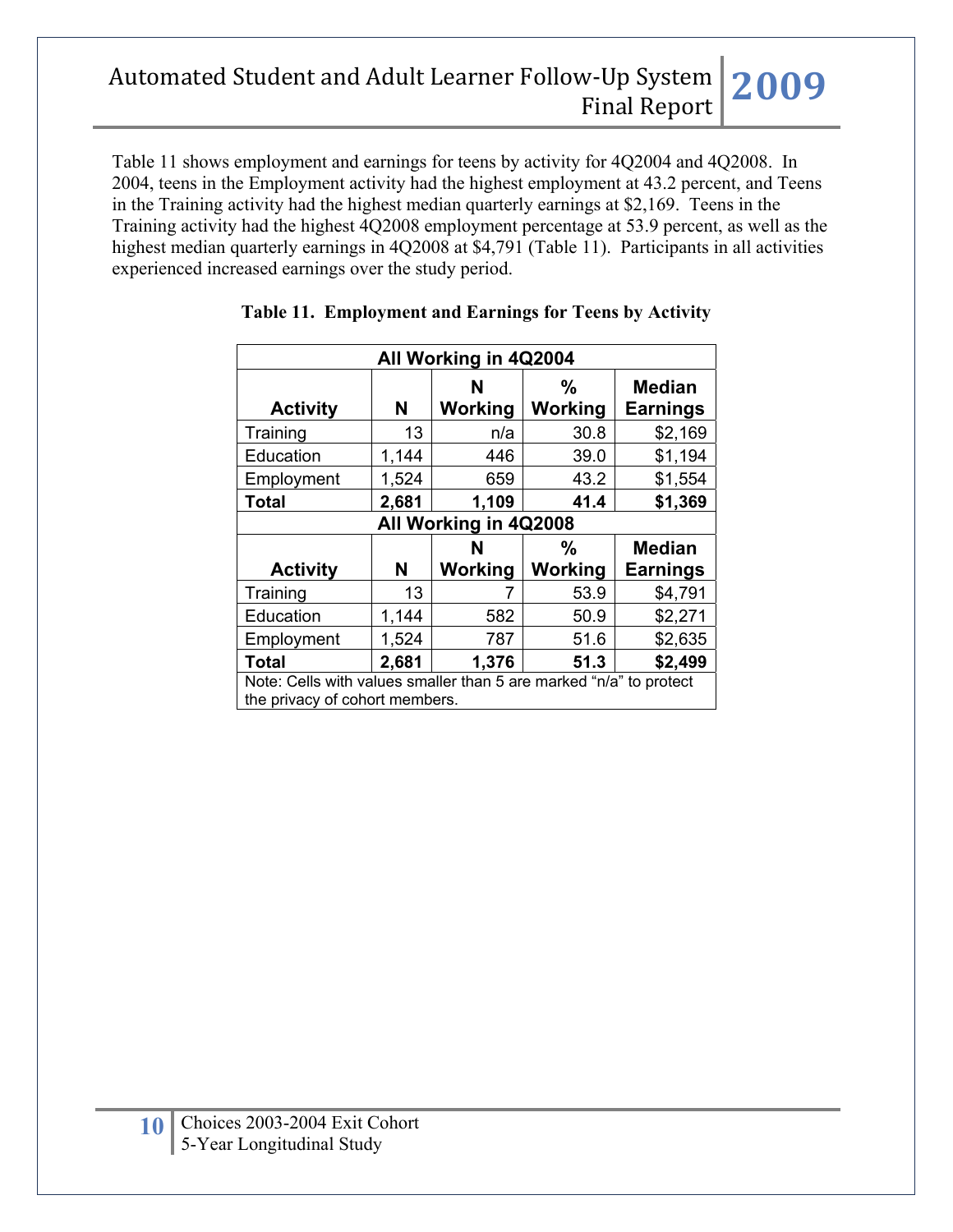Table 12 shows the number of Teen Choices participants involved in Core, Non-Core, and Core (with Limit) activities. A slightly higher percentage of Teen participants from this cohort were involved in Core (with Limit) activities. Those participating in Core activities had the highest employment in the  $4<sup>th</sup>$  quarters of 2004 and 2008, with 66.7 percent and 62.2 percent working, respectively. Participants receiving Core services had the highest median quarterly earnings in 4Q2004 and 4Q2008, with \$1,711 and \$3,112. Core activities seem to be related to high employment and earnings in the teen portion of the cohort as well.

| All Working in 4Q2004            |       |                     |                |                                  |  |  |  |
|----------------------------------|-------|---------------------|----------------|----------------------------------|--|--|--|
| <b>Type of</b><br><b>Service</b> | N     | N<br><b>Working</b> | %<br>Working   | <b>Median</b><br><b>Earnings</b> |  |  |  |
| Core                             | 180   | 120                 | 66.7           | \$1,711                          |  |  |  |
| Non Core                         | 1,146 | 447                 | 39.0           | \$1,194                          |  |  |  |
| Core (with Limit)                | 1,355 | 542                 | 40.0           | \$1,526                          |  |  |  |
| <b>Total</b>                     | 2,681 | 1,109               | 41.4           | \$1,369                          |  |  |  |
| All Working in 4Q2008            |       |                     |                |                                  |  |  |  |
| Type of                          |       | $\%$<br>N           |                | <b>Median</b>                    |  |  |  |
| <b>Service</b>                   | N     | <b>Working</b>      | <b>Working</b> | <b>Earnings</b>                  |  |  |  |
| Core                             | 180   | 112                 | 62.2           | \$3,112                          |  |  |  |
| Non Core                         | 1,146 | 584                 | 51.0           | \$2,247                          |  |  |  |
| Core (with Limit)                | 1,355 | 680                 | 50.2           | \$2,556                          |  |  |  |
| <b>Total</b>                     | 2,681 | 1,376               | 51.3           | \$2,499                          |  |  |  |

### **Table 12. Employment and Earnings for Teens by Service Type**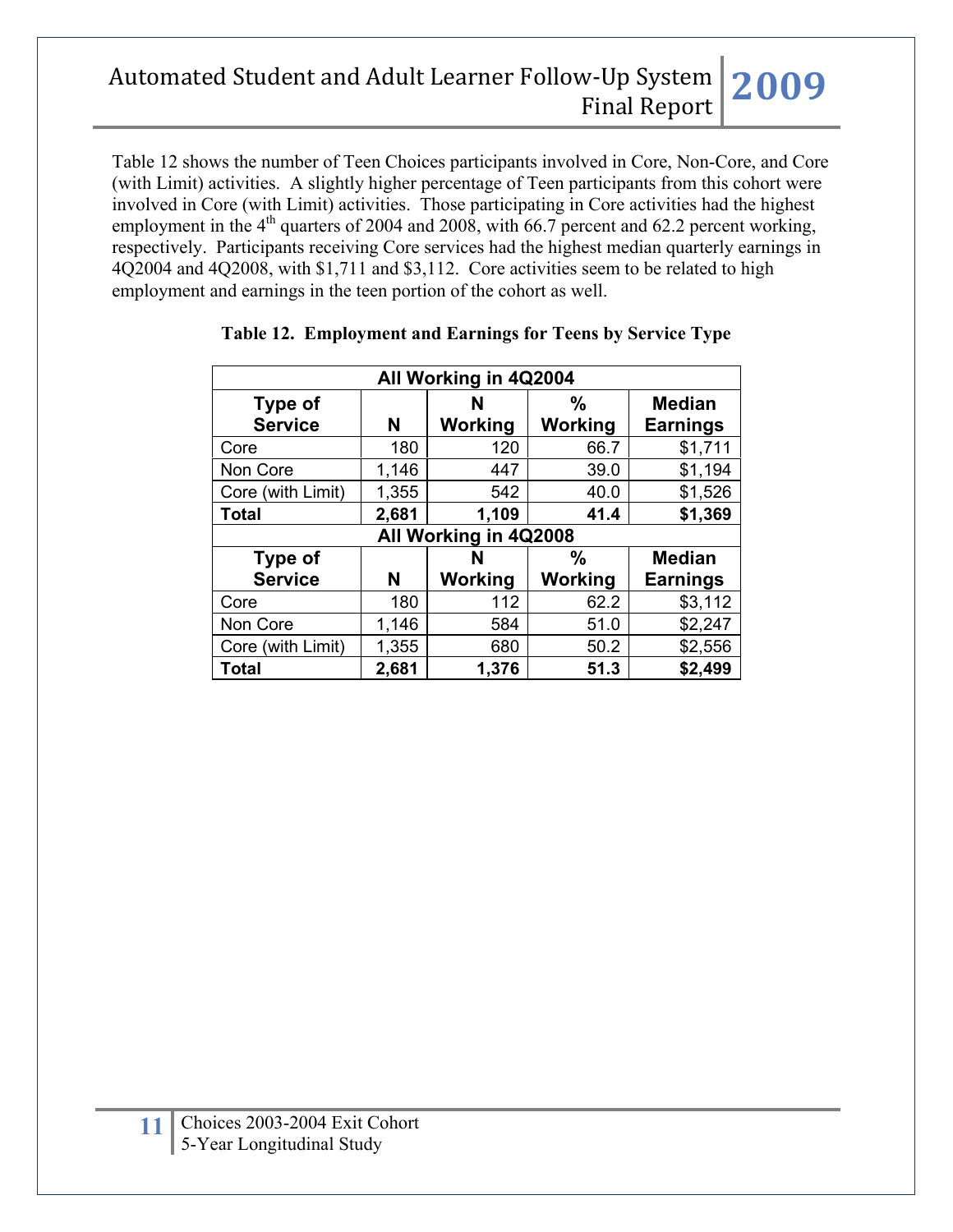Table 13 shows employment and earnings for teens by LWDA. In 4Q2004, North Texas LWDA had the highest employment at 61.4 percent. Cameron County LWDA had the highest median quarterly earnings with \$1,770. Brazos Valley LWDA showed the highest employment in 4Q2008 at 69.7 percent. Capital Area LWDA had the highest median quarterly earnings in 4Q2008 at \$3,747 followed by Texoma LWDA at \$3,120.

|                                                                                                   |                 | All Working in 4Q2004 |                   | All Working in 4Q2008 |                  |                 |                   |                 |
|---------------------------------------------------------------------------------------------------|-----------------|-----------------------|-------------------|-----------------------|------------------|-----------------|-------------------|-----------------|
|                                                                                                   |                 | N                     | $\%$              | <b>Median</b>         |                  | N               | $\%$              | <b>Median</b>   |
| <b>LWDA</b>                                                                                       | N               | Working               | Working           | <b>Earnings</b>       | N                | Working         | Working           | <b>Earnings</b> |
| Concho Valley                                                                                     | 15              | 6                     | 40.0              | \$1,317               | 15               | 6               | 40.0              | \$1,725         |
| <b>Golden Crescent</b>                                                                            | 20              | 9                     | 45.0              | \$1,649               | 20               | 9               | 45.0              | \$2,753         |
| <b>Rural Capital</b>                                                                              | 24              | 9                     | 37.5              | \$1,134               | 24               | $\overline{13}$ | 54.2              | \$2,007         |
| Texoma                                                                                            | 26              | 11                    | 42.3              | \$820                 | $\overline{26}$  | 14              | 53.9              | \$3,120         |
| <b>Brazos Valley</b>                                                                              | 33              | 11                    | 33.3              | \$1,035               | 33               | 23              | 69.7              | \$2,057         |
| <b>Central Texas</b>                                                                              | 39              | 16                    | 41.0              | \$1,252               | 39               | $\overline{19}$ | 48.7              | \$2,293         |
| South East Texas                                                                                  | 42              | 19                    | 45.2              | \$1,332               | 42               | 25              | 59.5              | \$1,183         |
| North Texas                                                                                       | 44              | 27                    | 61.4              | \$1,190               | 44               | $\overline{22}$ | 50.0              | \$2,417         |
| Panhandle                                                                                         | 46              | $\overline{21}$       | 45.7              | \$1,692               | 46               | 14              | 30.4              | \$1,543         |
| Deep East Texas                                                                                   | 46              | 15                    | 32.6              | \$1,005               | 46               | 19              | 41.3              | \$1,374         |
| North East Texas                                                                                  | 47              | 21                    | 44.7              | \$858                 | 47               | $\overline{16}$ | 34.0              | \$1,256         |
| Middle Rio Grande                                                                                 | 49              | $\overline{18}$       | $\overline{36.7}$ | \$869                 | 49               | $\overline{20}$ | 40.8              | \$2,377         |
| South Texas                                                                                       | 50              | 22                    | 44.0              | \$1,679               | 50               | 31              | 62.0              | \$2,093         |
| <b>West Central</b>                                                                               | $\overline{57}$ | 25                    | 43.9              | \$1,640               | $\overline{57}$  | 29              | 50.9              | \$2,153         |
| Capital Area                                                                                      | 60              | $\overline{31}$       | 51.7              | \$1,481               | 60               | 41              | 68.3              | \$3,747         |
| Permian Basin                                                                                     | 69              | $\overline{25}$       | 36.2              | \$1,608               | 69               | 39              | 56.5              | \$1,773         |
| <b>Heart of Texas</b>                                                                             | 69              | 30                    | 43.5              | \$640                 | 69               | $\overline{36}$ | 52.2              | \$2,403         |
| North Central                                                                                     | 71              | 29                    | 40.9              | \$1,140               | $\overline{71}$  | 30              | 42.3              | \$2,528         |
| South Plains                                                                                      | 78              | 40                    | 51.3              | \$1,445               | 78               | 53              | 68.0              | \$2,390         |
| East Texas                                                                                        | 87              | 37                    | 42.5              | \$1,356               | 87               | 49              | 56.3              | \$2,687         |
| <b>Coastal Bend</b>                                                                               | 103             | $\overline{39}$       | 37.9              | \$1,574               | 103              | 53              | $\overline{51.5}$ | \$2,000         |
| <b>Cameron County</b>                                                                             | 103             | 34                    | 33.0              | \$1,770               | 103              | $\overline{53}$ | 51.5              | \$2,876         |
| <b>Tarrant County</b>                                                                             | 160             | 74                    | 46.3              | \$1,706               | 160              | 87              | 54.4              | \$2,553         |
| <b>Upper Rio Grande</b>                                                                           | 175             | $\overline{75}$       | 42.9              | \$1,306               | 175              | 84              | 48.0              | \$3,092         |
| Alamo                                                                                             | 256             | 106                   | 41.4              | \$1,286               | 256              | 129             | 50.4              | \$2,348         |
| Dallas                                                                                            | 271             | 123                   | 45.4              | \$1,131               | 271              | 146             | 53.9              | \$2,997         |
| <b>Gulf Coast</b>                                                                                 | 314             | 117                   | 37.3              | \$1,348               | $\overline{314}$ | 169             | 53.8              | \$2,725         |
| Lower Rio Grande                                                                                  |                 |                       |                   |                       |                  |                 |                   |                 |
| Valley                                                                                            | 327             | 119                   | 36.4              | \$1,442               | 327              | 147             | 45.0              | \$3,019         |
| <b>Total</b>                                                                                      | 2,681           | 1,109                 | 41.4              | \$1,369               | 2,681            | 1,376           | 51.3              | \$2,499         |
| Note: Cells with values smaller than 5 are marked "n/a" to protect the privacy of cohort members. |                 |                       |                   |                       |                  |                 |                   |                 |

## **Table 13. Employment and Earnings for Teens by LWDA**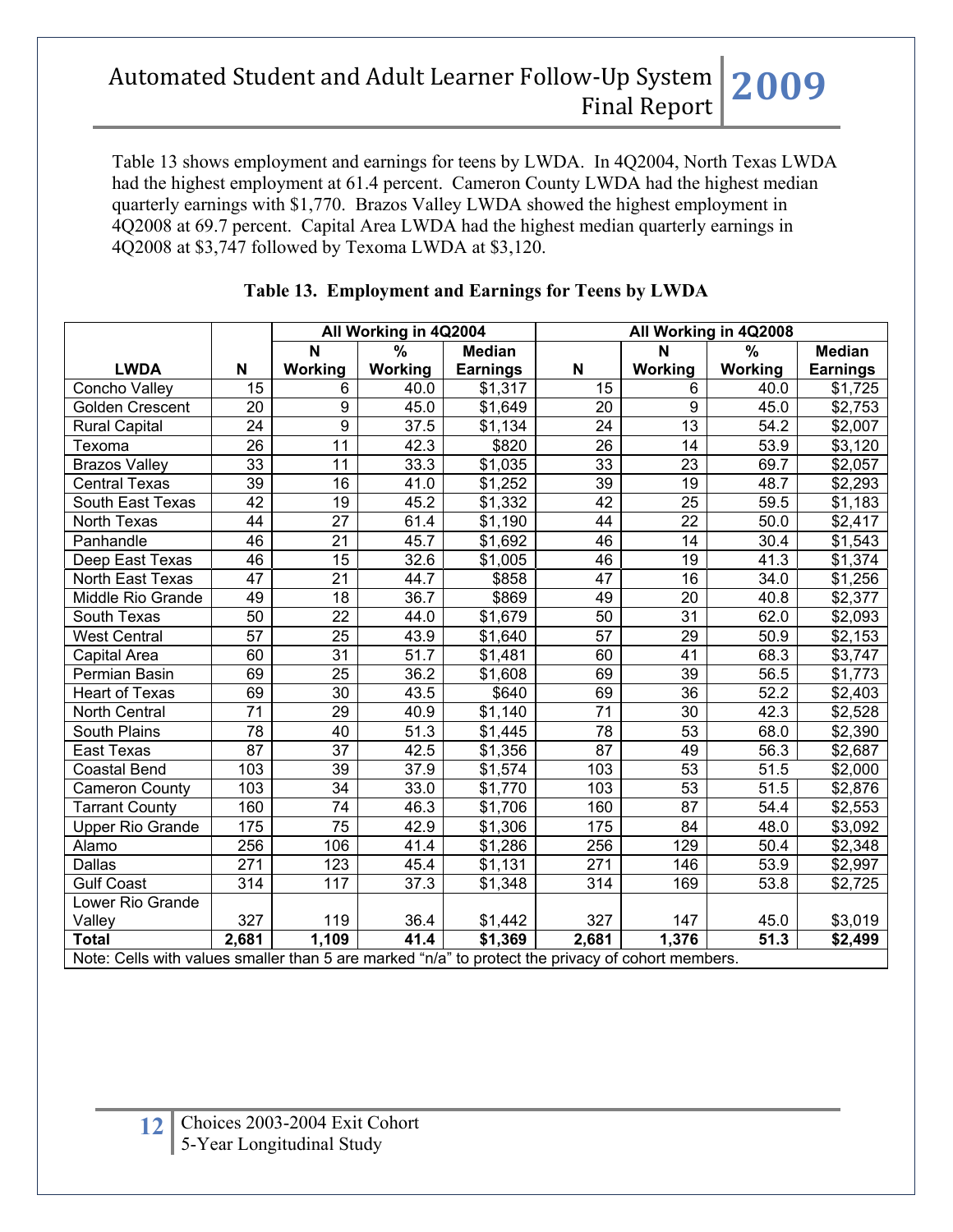Table 14 shows the top ten industries of employment for teens in 4Q2004. Limited-Service Eating Places was the most common industry sector of employment with median earnings of \$1,227. Those working in the Grocery Stores sector posted the highest median quarterly earnings at \$1,885.

|                                         | N       | <b>Median</b>   | <b>NAICS</b> |
|-----------------------------------------|---------|-----------------|--------------|
| <b>Industry Sector</b>                  | Working | <b>Earnings</b> | Code         |
| <b>Limited-Service Eating Places</b>    | 303     | \$1,217         | 7222         |
| <b>Employment Services</b>              | 84      | \$623           | 5613         |
| <b>Full-Service Restaurants</b>         | 82      | \$1,030         | 7221         |
| <b>Other General Merchandise Stores</b> | 70      | \$1,437         | 4529         |
| <b>Grocery Stores</b>                   | 44      | \$1,885         | 4451         |
| <b>Gasoline Stations</b>                | 43      | \$1,713         | 4471         |
| <b>Business Support Services</b>        | 33      | \$1,005         | 5614         |
| Home Health Care Services               | 31      | \$985           | 6216         |
| <b>Department Stores</b>                | 30      | \$862           | 4521         |
| <b>Child Day Care Services</b>          | 27      | \$1,662         | 6244         |

**Table 14. Top 10 Industries of Employment for Teens Working in 4Q2004** 

Limited-Service Eating Places remained the top industry sector five years later at the longitudinal snapshot, with median earnings of \$1,957 (Table 15). Those working in the Offices of Physicians sector had the highest median quarterly earnings in 4Q2008 at \$4,393.

#### **Table 15. Top 10 Industries of Employment for Teens Working in 4Q2008**

|                                         | N              | <b>Median</b>   | <b>NAICS</b> |
|-----------------------------------------|----------------|-----------------|--------------|
| <b>Industry Sector</b>                  | <b>Working</b> | <b>Earnings</b> | Code         |
| <b>Limited-Service Eating Places</b>    | 205            | \$1,957         | 7222         |
| <b>Employment Services</b>              | 101            | \$1,800         | 5613         |
| Home Health Care Services               | 93             | \$1,676         | 6216         |
| <b>Other General Merchandise Stores</b> | 75             | \$2,437         | 4529         |
| <b>Full-Service Restaurants</b>         | 59             | \$2,096         | 7221         |
| <b>Business Support Services</b>        | 54             | \$3,514         | 5614         |
| <b>Grocery Stores</b>                   | 46             | \$1,653         | 4451         |
| <b>Nursing Care Facilities</b>          | 46             | \$2,400         | 6231         |
| <b>Gasoline Stations</b>                | 43             | \$2,676         | 4471         |
| <b>Offices of Physicians</b>            | 33             | \$4,393         | 6211         |